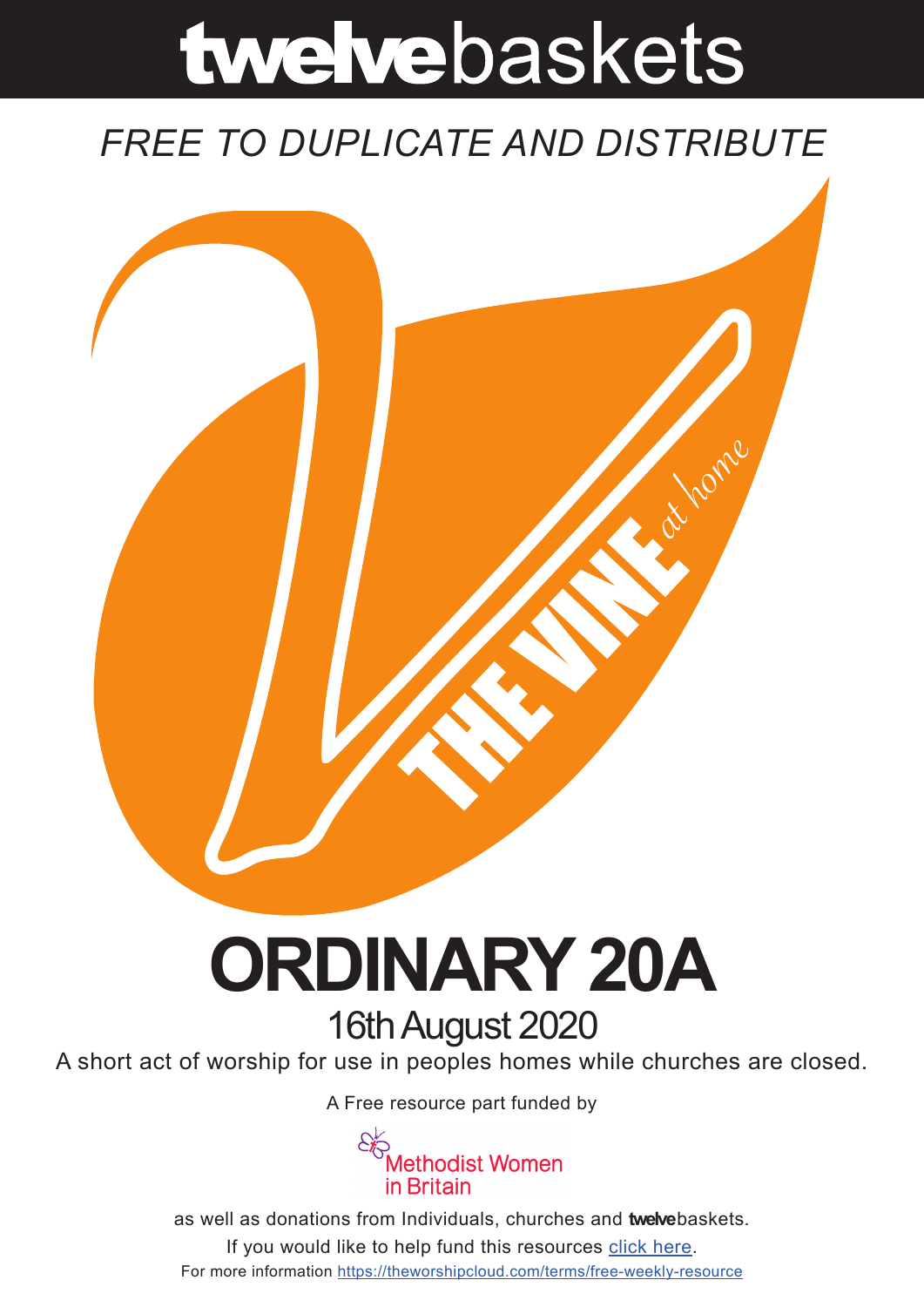#### **The Vine at Home**

#### **20th Sunday in Ordinary Time – Year A**

#### **Call to worship**

We have been called, and we have come. We have been summoned, and we are here. We have found the courage to join you in worship, once more, our Lord and our God. We have come. Come amongst us, by your Spirit. Amen<sub>[1](#page-1-0)</sub>

<span id="page-1-1"></span>Hymn: 20 STF - Be still for the presence - [YouTube](https://www.youtube.com/watch?v=WDP9pfVNpdc)

#### **Opening Prayers**

Merciful Father, Thank you for creating all people equal and calling us your children.

We thank you for the peace that comes when we live together in harmony.

Forgive us for the times when we have caused division and when we have been quick to speak and slow to listen.

Help us to be humble in heart and seekers of reconciliation and peace.

Amen.

Risen Lord, Thank you for uniting us with your Spirit And making us one in you.

Thank you for choosing us to be your body in the world to proclaim your good news and act in ways of love.

May you be glorified through us and be made known to the ends of the earth.

Amen.

Compassionate Jesus, Thank you for showing us your heart for all people

<span id="page-1-0"></span> $1$  Additional prayers by Tim Baker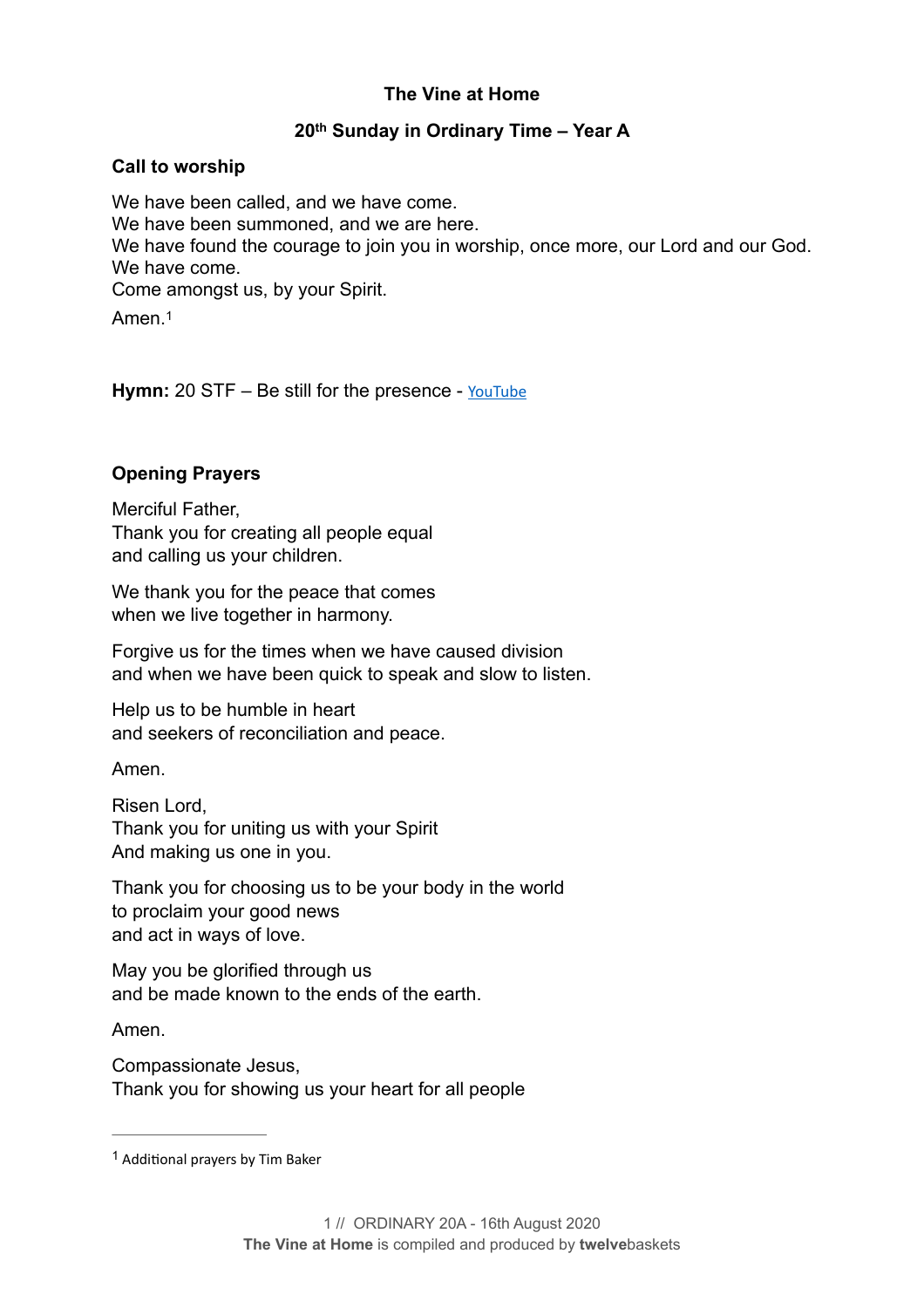for demonstrating welcome to the marginalised and hospitality to those who others may deem unworthy.

You do not overlook anyone, but know them by each name We thank and praise you for the same concern you have shown each of us.

Truly you are our Good Shepherd, the giver of abundant life.

<span id="page-2-1"></span>Amen.*[2](#page-2-0)*

#### **We now say the Lord's Prayer**

**Readings: Genesis 45:1-15** - [Click for Reading](https://www.biblegateway.com/passage/?search=Genesis+45:1-15&version=NRSV)

**Psalm 133** - [Click for Reading](https://www.biblegateway.com/passage/?search=psalm+133&version=NRSV)

**Matthew 15:21-28 - [Click for Reading](https://www.biblegateway.com/passage/?search=Matthew+15:21-28&version=NRSV)** 

#### **Reflections on the readings:**

*"How very good an pleasant it is when kindred live together in unity!...For there the Lord ordained his blessing, life forevermore." –Psalm 133* 

Today we hear from JPIT – the Joint Public Issues Team – who help to ground our Bible readings in the context of their work, advising the Methodist Church, Baptist Church, United Reformed Church and Church of Scotland on issues of public policy.

Our readings this week invite us to see and explore a vision of God's kingdom founded on unity. They paint a picture of what it means to be together as God's people, and in doing so challenge us to see who gets included in God's kingdom, and what this means for our lives as followers of Christ.

Psalm 133, in short but sweet words, says that in God's kingdom, the blessing of the Lord is found when God's people are together. Here, the writer says that the unity of God's people is as precious as holy oils and as sacred as Mount Zion. It is in this unity, the psalm says, that the 'life to the full' of God's kingdom is offered. Here we see what Jesus might be hinting at in John 10:10.

So, what does living in this unity look like? Our other readings offer us some illustrations, to see what this is like in practice.

<span id="page-2-0"></span><sup>&</sup>lt;sup>[2](#page-2-1)</sup> Opening prayers written by Claire Welch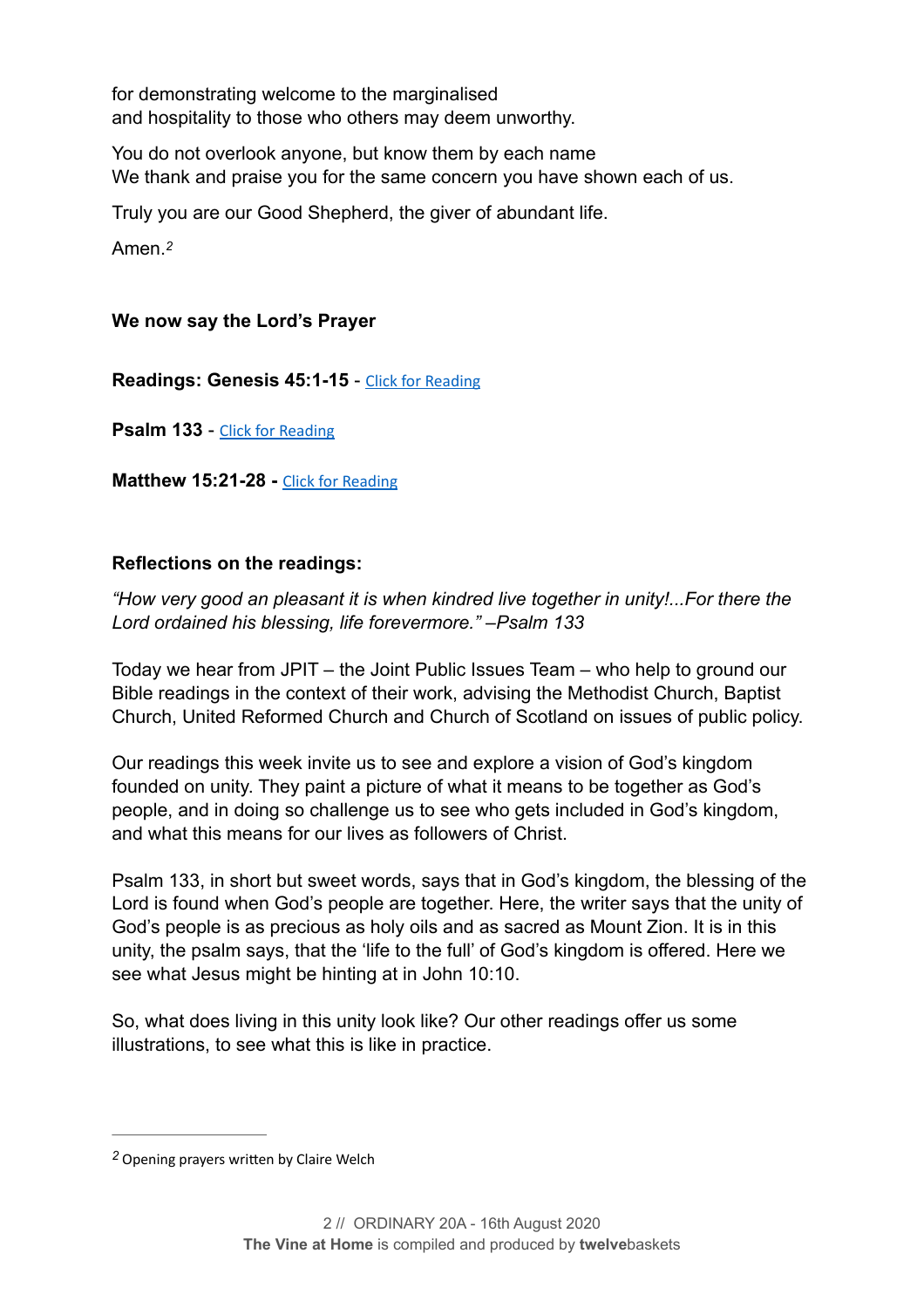In Genesis 45, after a long time apart, Joseph and his brothers find themselves together once again. Remarkably, after his life has been turned upside down by their unkindness, Joseph shows his brothers forgiveness. These are people who have treated Joseph unjustly. And yet, just as Joseph has found life by the provision and mercy of God, so he extends this to others – even those who have stood against him.

Instead of turning away, Joseph chooses to stand face to face with those he has been distanced by, and recognises that God's mercy can be shown to them just as it has been to him.

In Matthew 15, we are called to hear this message once again from an unlikely voice. Here, we see Jesus finding himself face to face with a Canaanite woman, pleading for him to heal her daughter. It's important to know that as a Jewish teacher, Jesus would have known the way that his people and the Canaanites were distanced from one another. Their history was one of conflict and distrust, rather than unity. Yet this woman finds the courage and faith to declare that in the Kingdom of God, everyone is brought in. She knows and declares that in Jesus' kingdom, there is space for everyone – Jew and Gentile. God's kingdom is a calling for unity, and in unity, transformation.

Between these stories, we see a picture of unity which calls for radical inclusion. Those who from whom we might once might have been distanced are brought close, an act made possible in God's mercy. These passages paint a vision of God's kingdom where everyone is seen, heard and offered fullness of life in God's love. For the many who hear this call to inclusion from places of exclusion, this is a call for justice. Justice that sees equality, where all people are offered the life of God's kingdom. That together, our understanding of who we are might change, so that all can be offered space.

In Matthew 15, we hear this message from someone standing in a place of exclusion. Yet, whilst the Canaanite woman might once have been considered excluded from God's kingdom, in her faith she declared that with the coming of Christ, she is welcomed in. Justice is offered, that all might be given life. The picture these passages paint invites us to consider what radical inclusion would look like for us today.

You might like to reflect on these questions, and maybe share your responses with someone who you trust or a small group:

Who in our community today do we see as outsiders?

Who do we exclude from our vision of God's kingdom?

<span id="page-3-1"></span>In seeking unity, where might we find life in choosing to stand face to face with those we who are excluded, and listen to their call for change? [3](#page-3-0)

<span id="page-3-0"></span> $3$  Reflection written by Hannah Brown – Joint Public Issues Team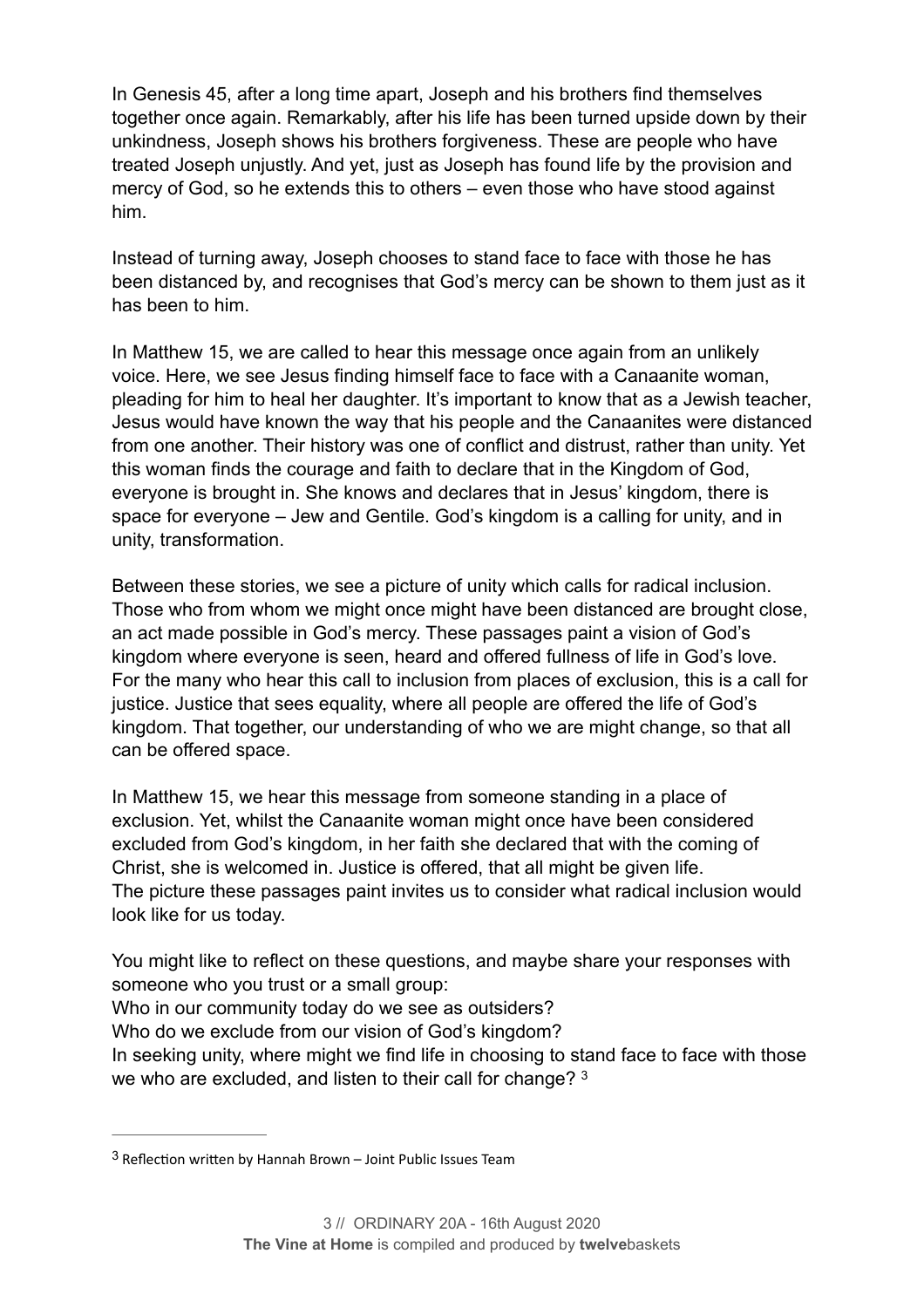#### **Closing prayers**

Loving and gracious God

We give you thanks for the gift of our voices.

For those whose voices make beautiful music, and express emotions and thoughts too complex for words.

For the parents and carers whose voices are a source of security, encouragement and guidance.

For the voices that offer us words of comfort and encouragement, that build us up and give us the strength to keep moving forwards.

For the voices that bring us new ideas and insights that help us better understand the world we live in.

For strong voices that speak up for justice, and fight for a world where no one is forgotten or left behind.

Today we pray for the voiceless in our world, for those who feel their voice is not being heard.

We pray for those who have been robbed of their voice by an oppressive government or an abusive relationship. May they feel the warmth of your love, and be reminded of their worth. May our voices join with theirs to call for justice and peace.

We think of those who use their voices to oppress and intimidate. May they be shown a new way to live and govern, and learn to do so with humility and compassion.

We think of all the ways in which we can use our own voices. We pray for the compassion to offer words of comfort to others, the wisdom to offer guidance and encouragement, and the motivation to raise our voices and stand up for what we believe in.

We are sorry for the times when fear has tightened our throats...

Fear of speaking out of turn and saying the wrong thing. Fear of sticking our heads above the parapet.

Fear of speaking out the ideas and thoughts that could change lives.

God, grant us the courage to raise our voices in your name, in the name of love and justice. May we be your voice in this world, seeking to bring your kingdom closer,

In Jesus' name,

<span id="page-4-1"></span>Amen<sup>[4](#page-4-0)</sup>

Hymn: 547 STF – Beyond these walls of worship - [YouTube](https://www.youtube.com/watch?v=B9QrjtzvS-w)

<span id="page-4-0"></span><sup>&</sup>lt;sup>[4](#page-4-1)</sup> Prayers of intercession written by Emma Dobson